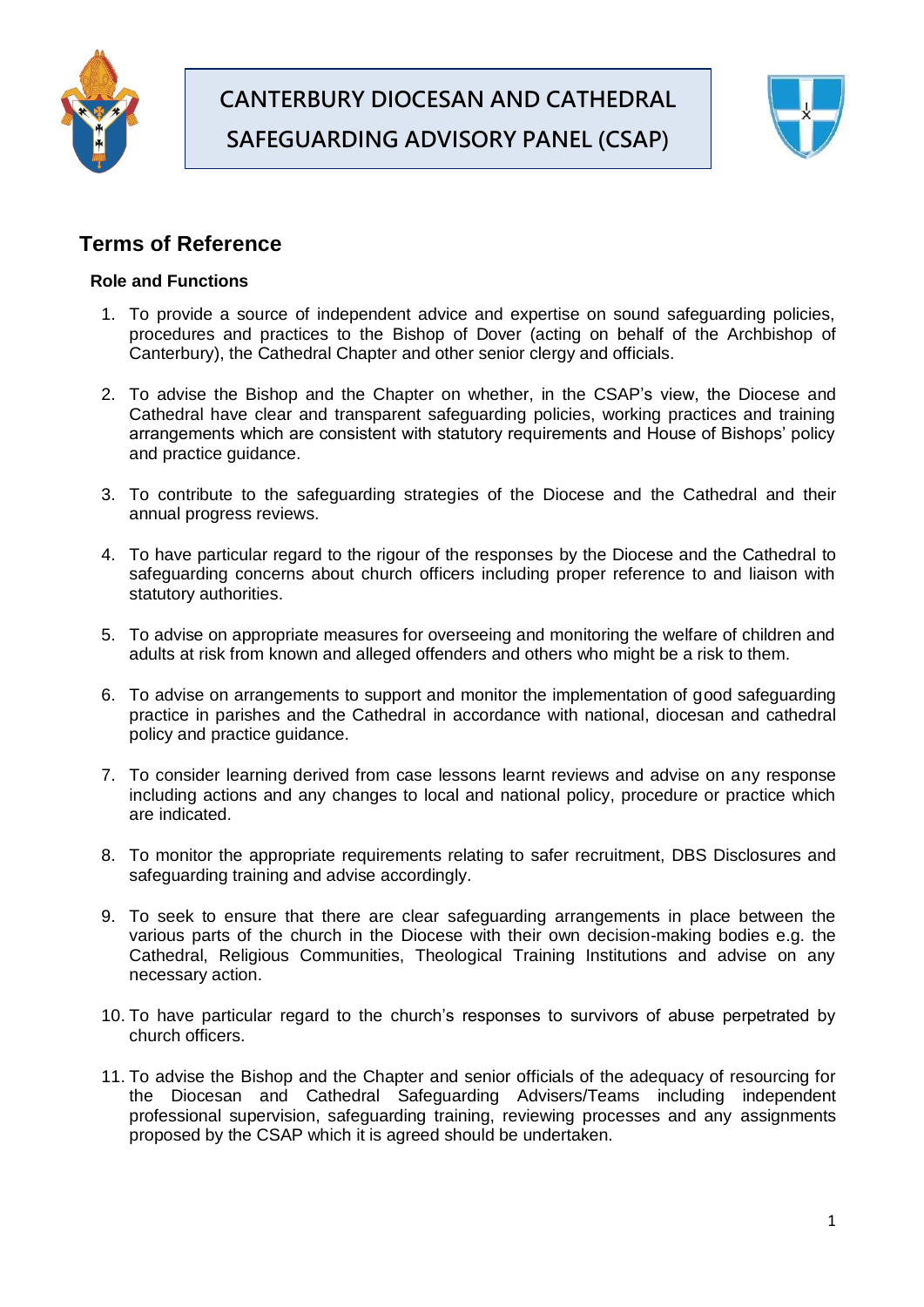- 12. To advise on what the Diocese and the Cathedral have put in place to hear the views of children and adults in need of care and support in relation to the arrangements to keep them safe whilst engaged in church activities.
- 13. To review regularly the whistle-blowing and complaints procedures and advise on any issues which appear to require attention.
- 14. To consider relevant matters referred by the Bishop, the Chapter, senior officials and the Safeguarding Teams including advising on responses to safeguarding consultations from the Government, the National Church and other parties.
- 15. To advise the Bishop and the Chapter on any circumstances where the diocese or the Cathedral proposes to depart materially from the House of Bishops' safeguarding policies. To advise the national safeguarding team if the CSAP continues to consider that a safeguarding matter is not being dealt with properly by the Diocese, the Cathedral or other church body.
- 16. To adopt and adhere to a simple annual work programme for the CSAP based on its role and functions and the diocesan and cathedral safeguarding strategies and review progress annually.
- 17. To report as requested to the Archbishop's Council, the Cathedral Chapter and other church bodies as required, and in the case of the Council and the Chapter at least annually.
- 18. To discharge its responsibilities by processes of scrutiny, support and constructive challenge having due regard to the National Church's Practice Guidance on safeguarding.

## **Membership**

- The Chair (see below)
- An Archdeacon or the Bishop's nominated safeguarding lead *(The Bishop's Chaplain to perform this role)*
- A representative of the Cathedral Chapter
- Diocesan Secretary
- Receiver General
- Diocesan and Cathedral Safeguarding Advisers
- Senior cathedral representative such as the Safeguarding Operations Manager or the Head of Human Resources
- One clergy and one lay parish representative
- At least four and no more than eight independent members with relevant current or recent child protection or adult safeguarding experience at a senior level in a statutory, voluntary or private organisation. Three of these must be from the social care, probation and the police
- An individual with the ability to speak on behalf of victims/survivors using the experience of an organisation such as the Living Well.

A quorum shall be 10 members including:- The Bishop's Chaplain or the Diocesan Secretary The Receiver General or another representative of the Cathedral Chapter One Safeguarding Adviser One parish representative (clergy or lay) Two independent members

All Archdeacons and the Deans of Jersey and Guernsey to have a right of attendance at meetings and to receive the minutes.